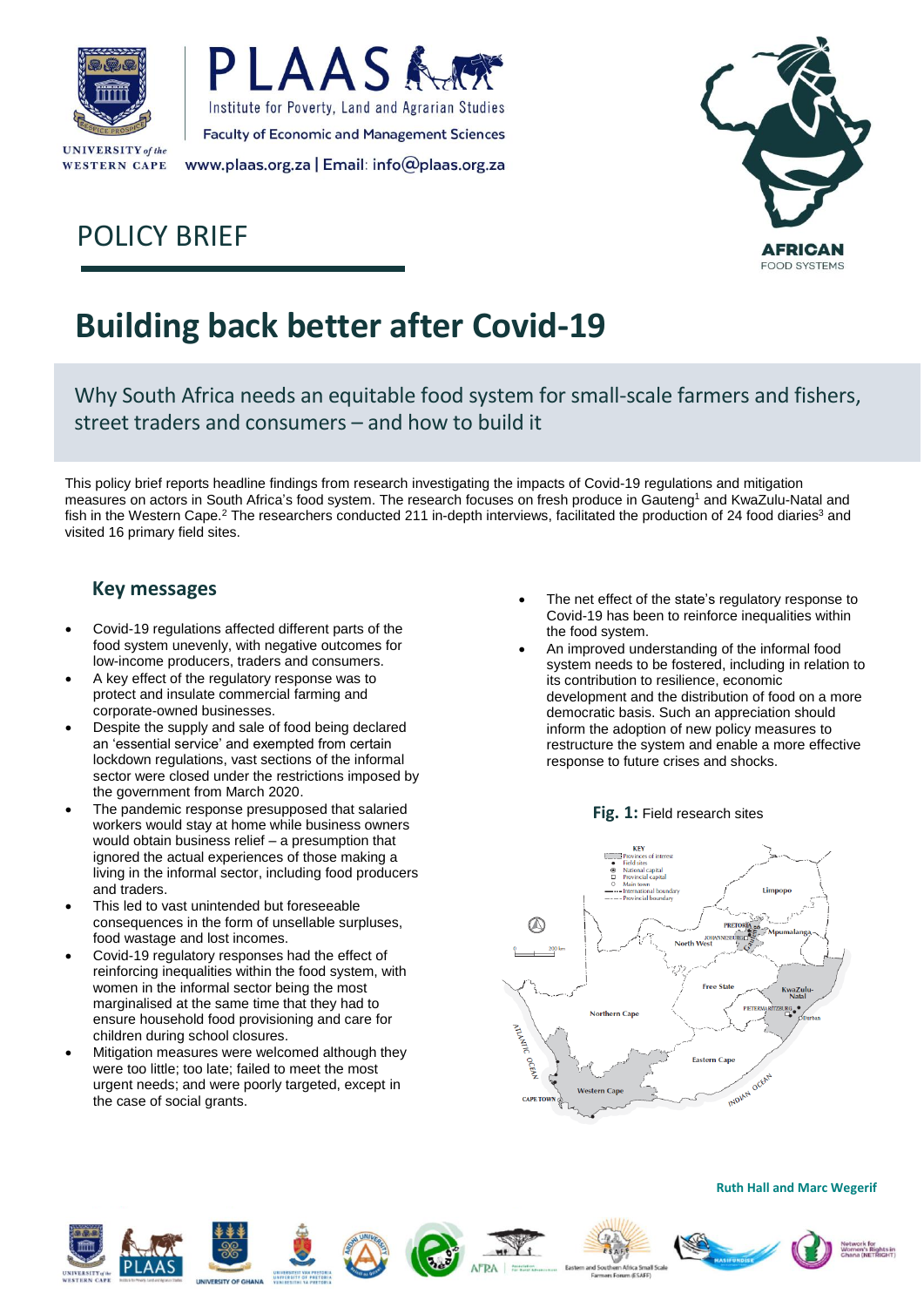

Ruth Hall and Marc Wegerif

### **A summary of findings from the research**

Agriculture grew 13% in the first year of Covid-19 – the only sector which grew amid a 7% contraction in the South African economy as a whole. Yet this positive picture masks rising inequality among the millions of people who derive their livelihoods from the production, processing, trade and sale of food and food products.

#### **Informal sector locked down**

While supermarkets, food processors and commercial farms were largely able to sustain their businesses, small-scale farmers and fishers lost access to markets as a result of a prohibition on street trade, curfews and a lack of storage and refrigeration – and also because of the collapse of the hospitality and tourism sector to which they had previously provided food. On top of this, the sale of cooked food on the streets continued to be prohibited even after restaurants were reopened. In these ways, small-scale actors in the food system were hit by the loss of both low-income *and* middle- and high-income customers as these consumers shifted towards buying food, including cooked food, through formal retail outlets.

#### **Loss of market access**

Street traders, farmers and fishers who sell extensively to lowincome consumers (who were the worst hit by income losses under Covid-19) struggled; as did farmers and fishers who had previously focused on niche high-value hospitality and export markets, which now collapsed.

#### **Farmers scaled down production**

Small-scale black farmers, many of whom are hindered by a lack of capital and fair access to markets, faced increased input costs; transport, labour and input disruptions; and reduced market demand. Some stopped production; many retrenched workers; and others were forced deep into debt. They generally failed to benefit from the increased food prices or exports from which a number of the larger agribusiness players profited.

#### **Fishers sidelined as corporates rode out price fluctuations**

Artisanal fishers, and the small-scale traders (*langana*) to whom they sell, were unable to sustain their operations. Large companies with substantial refrigeration and packing facilities were able to buy up fish at low prices and store the catch until the market improved and they could command relatively high prices from consumers. Meanwhile, the small-scale fishers were left with little choice but to sell when they could for whatever price was on offer.

#### **Food prices have risen sharply**

Food price inflation has vastly outpaced consumer price inflation ever since the government's imposition of lockdown measures in March 2020. These price hikes should not be attributed only to constrained food supply, but also to concentration in the food system which has allowed corporations to protect their profit margins under the government-imposed state of disaster at the expense of primary producers as well as consumers. Reliance on foreigndenominated inputs has aggravated the situation as a result of the exchange-rate effect in food price rises.





Sources: Statistics SA monthly CPI reports 2019, 2020, 2021 [www.tradingeconomics.com/countries](about:blank) (author's calculations)

### **Increased profits for supermarkets and food manufacturers**

The Competition Commission's chief economist observed that the corporate food sector was "immunised" against Covid-19. Financial results confirm that corporate food processors and supermarkets not only weathered the storm but were able to increase their profits significantly, passing rising costs onto consumers while squeezing farmers. Price rises were unchecked, despite price controls announced in March 2020.

#### **Consumers suffered**

The rising cost of a household 'food basket' of 44 items exceeded the R350 social relief provided by the so-called 'Covid grant'. In other words, depending on household size, much or all of the 'relief' went to cover food price increases and thus failed to benefit households struggling with income losses, as jobs and livelihoods fell away under the pandemic. 1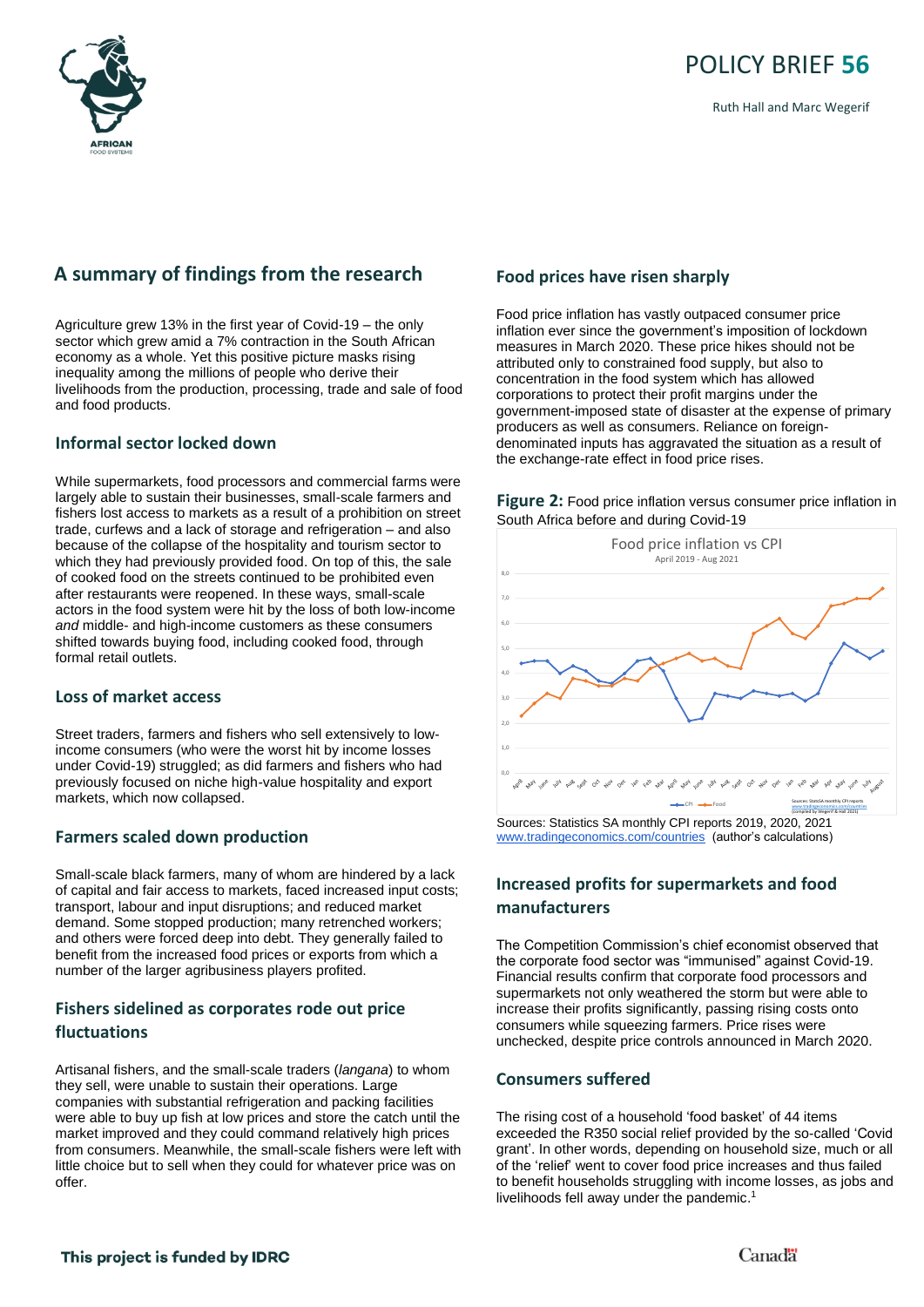

#### **The small-scale informal sector is actually vast**

As much as a quarter of all food and an even greater proportion of fresh produce is bought from informal traders. The sector also provides livelihoods or part-livelihoods for 2.5 million small-scale and part-time farmers; 80,000 small-scale fishers and fish processors; and 750,000 street traders. The small-business sector is large and crucial in providing livelihoods to millions of South Africans and needs to be recognised as such.

#### **The informal sector has distributive benefits – especially for women**

The informal food sector is estimated to contribute over R100 billion annually<sup>1</sup> across the economy. It must therefore be seen as effective not only in terms of its gross scale but also in its distributive effects. Price tracking over the past year has suggested that existing street and bakkie traders could form the core of local markets, which would create significant benefits for small-scale black farmers and in making food more accessible for poorer people. Regulation to open spaces for informal traders in urban areas would also have significant impacts for women, who are predominant in both the production and sale of fresh produce in the informal sector.

#### **Women were the hardest hit**

Rural women who tend to have weaker land rights and less capital were hit particularly hard during Covid-19. In response, greater efforts should be made to support women's short-term recovery from the effects of the pandemic, as well as their longerterm prospects, which may be achieved by asserting their rights to land and addressing issues of inequitable access to markets and agricultural support. Women suffer the most economically when the informal sector is restricted.

#### **Harassment and marginalisation of the informal sector**

The authorities, in particular local metro police, appear to have stepped up their harassment of street traders, even in the midst of the Covid-19 crisis. The crackdown, which was implemented in the name of 'clean' cities and maintaining order, disregarded the needs and realities of the majority of urban residents in South Africa. In addition, the regulatory regime imposed on small-scale traders by municipalities is inherently discriminatory: At the same time that the local authorities insist on traders having permits and only trading in designated areas, most of them fail to allocate sufficient public space for informal trading and refuse to issue new permits for such trading. Meanwhile, confiscation of food from street traders continues in a number of metros.

#### **Informal sector offers cheap, accessible food**

The research findings show that street traders, sourcing from municipal markets and directly from farmers, sell fresh produce at *prices far below* those set by supermarkets. For example, in April 2021 local supermarkets in the Pretoria area were selling onions for R14.35 a kilo compared with a street trader's price of R7.66 a kilo in the Ivory Park township in the same city on the same day. The informal food sector also supports more livelihoods for lowincome people, including in the areas of employment-intensive production and processing, as well as in the transport and retail sectors.

#### **Real benefits, but relief was too prescriptive**

In April 2020, Agriculture, Land Reform and Rural Development Minister Thoko Didiza announced an allocation<br>
Solid billian for a consul a sale forman presents a chronic consultation of R1 billion for a small-scale farmer relief programme. An or KT billion for a small-scale familer relief programme. An<br>application process was established and disbursements were expression process mas containshock and also are nonreallocated land reform funds and, later, 'new' money from the provinces. The relief funds, which were disbursed in amounts that ranged from R10,000 to R50,000 per person or mat ranged from KT0,000 to K50,000 per person or<br>household were appreciated, needed and used. thousehold were appropriated, 'heeded and doed.

The application forms which had to be completed to qualify for these funds were cumbersome and exclusionary - though this was fixed in later phases. In addition, requirements that businesses be formally registered and bank statements be <br>provided avaluded many marginal formats, conceively were provided excluded many marginal farmers, especially women.

Delays in implementing mitigation measures such as the relief for small-scale farmers and social grants left many smallscale producers and informal traders with little option but to consume their capital in order to keep their businesses going. The delays also led to mitigation funds being used to restart<br>and recapitalise businesses which had collapsed in the and recapitalise businesses which had collapsed in the meantime, rather than contributing to household welfare or compensating for lost incomes.

The only form of relief on offer to small-scale farmers were **build vouchers which could be redeemed at specific approved input<br>
<b>Build curing the way found and provide the way found the way found in** suppliers – typically large agribusiness companies. A number suppliers – typically large agribushess companies. A number of these firms benefited significantly, boosting their profits and expanding their markets due to the direct injection of state funds. are well seen the well serviced by public transport. Limit the well service transport.

Meanwhile, at the receiving end, small-scale farmers were not offered a choice of inputs which they could buy. The vouchers specified which inputs and equipment could be bought, regardless of whether such purchases met the farmers' actual regardless of whether such purchases met the farmers' needs. In addition, many of the intended beneficiaries noted that what they really needed was not more inputs but rather improved access to markets to sell the produce and stock that they already had in hand.  $\mathbf{a}$  is and inappropriate criteria. Most criteria. Most criteria. Most criteria. Most criteria. Most criteria.  $\mathbf{a}$ 

"The government wants to help big business and forgot about us, the little guys on the street. producers and trade gays on the origin. They are trying to stop the virus, but they don't consider how the people they are trying to help live." **– Street trader, Soweto**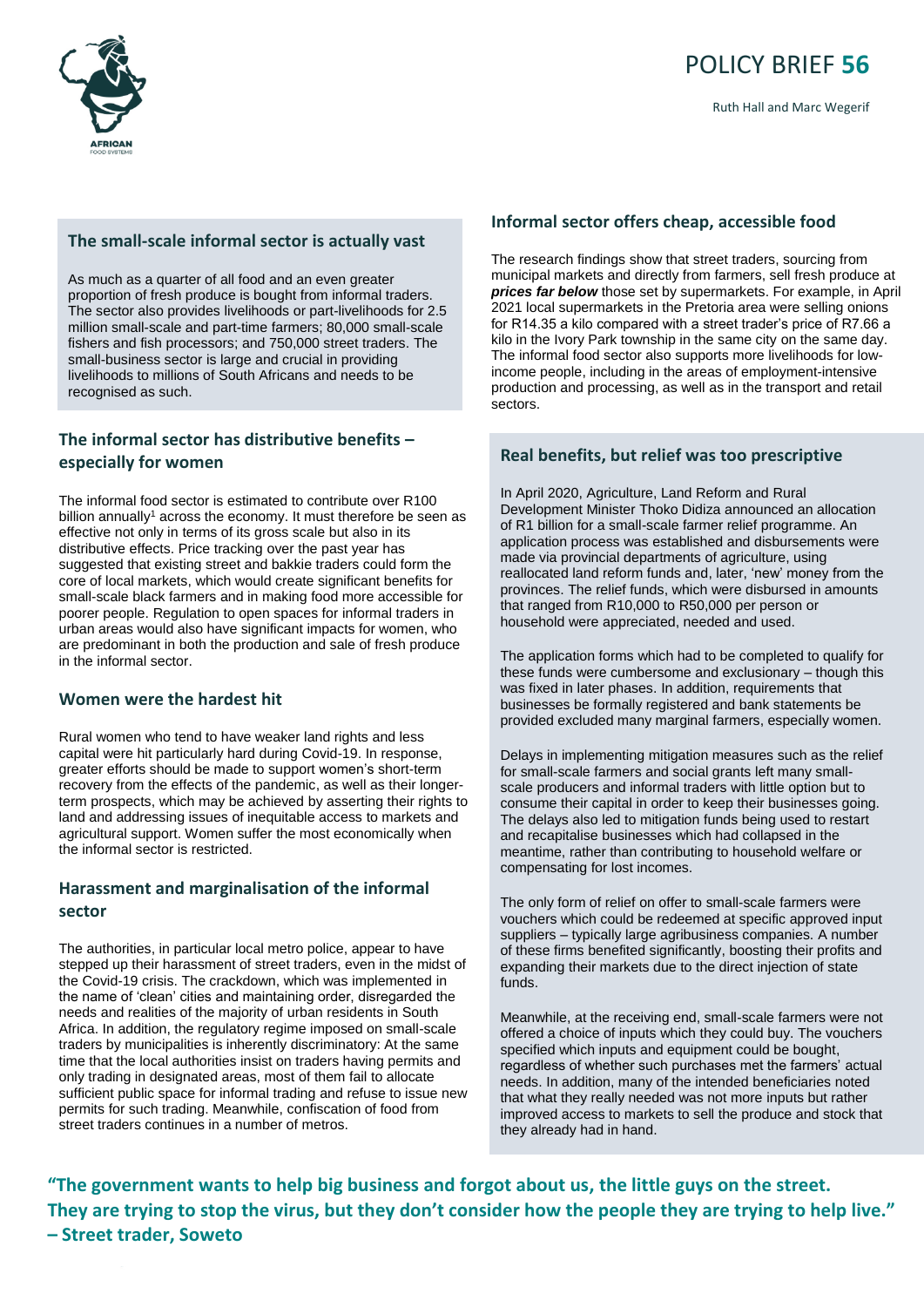

# POLICY BRIEF **56**

Ruth Hall and Marc Wegerif

#### **Patchy and discriminatory relief measures**

Two contradictions in the reach of the relief measures need to be addressed in order to forge a more effective response to future crises and shocks to the food system:

- **Farmers but not fishers:** The national government established a relief programme for small-scale farmers, but not for small-scale fishers, despite the obvious similarities in the general challenges that they faced under lockdown.
- **Formal but not informal retail:** Provincial governments have taken the lead in providing emergency relief assistance to business owners affected by the unrest, looting and destruction which took place in city centres in July 2021. But this support has been restricted to formally registered businesses and has not been made available to informal traders, although these retailers also have to register for permits to trade.

In future, relief needs to be made available immediately and with fewer prescriptive conditions to farmers *and* fishers, and to informal bakkie and street traders. Under present requirements for licensing and applications for relief and fishing quotas a comprehensive database has been established, which could be leveraged to issue immediate cash transfers to all producers and traders as needed.

#### **Presidential Employment Stimulus Initiative**

The Presidential Employment Stimulus Initiative which provided rapid, widespread, modest funds to support small-scale producers was a much-needed intervention. However, in addressing the challenges that may be posed by coming crises and shocks, such initiatives should operate at a much greater scale in future and be embedded in a wider, coordinated state programme, as well as deeper engagement with society as a whole. In addition, such initiatives should extend beyond shoring up production to restructuring the food system itself by deconcentrating ownership and operations; by reducing the power of a small number of dominant corporate stakeholders and their capacity to pass costs to consumers while squeezing producers; and by shifting spending patterns through support for public food markets which source and sell locally.

#### **A strategic priority: local public food markets**

Efforts should be made to establish more local and public markets. Decentralisation and deconcentration in the food system, which is essential, may be promoted by providing more space and support for localised public food markets. International experience<sup>1</sup> in other countries in the global south shows that vibrant local or "territorial" markets improve farmers' returns and make food more accessible at the same time.

# **Recommendations**

#### **Local government**

Local government is the sphere of the state with the mandate and authority to shape urban food systems. It can and should use its powers to create spaces within the city where those who grow food can sell it and those who want to buy it can do so. Alternatives to corporate-owned food retail must be actively supported. These are the seven things local government can and should do:

- **1. Stop and consult:** Do *not* automatically grant planning permission for the rebuilding of supermarkets and shopping malls destroyed during the unrest which erupted in Gauteng and KwaZulu-Natal in July 2021. Rather, work with small farmers, bakkie traders and street traders to identify spaces for food hubs in cities where food markets, especially for fresh produce, can expand. Use regulatory powers to halt the rebuilding of malls and supermarkets affected by the unrest of July 2021 and consult widely on alternatives that prioritise the interests of low-income producers, traders and buyers.
- **2. Safety and security:** Stop harassing street traders, confiscating their goods and creating legal and bureaucratic impediments to their businesses. Metro police and the South African Police Service (SAPS) should provide improved security for street traders, most of whom are women, in acknowledgement of their key economic role. In a new spirit of collaboration, street traders may provide eyes on the street and help to enhance community security.
- **3. Public space:** Create food hubs and markets to attract buyers and their purchasing power away from corporateowned food retailers. Promote these small-farmer and street-trader spaces in the cities instead of rebuilding the supermarkets destroyed during the unrest in July 2021.
- **4. Spatial planning:** Create a regulatory and planning space to support street trading. Prioritise the identification of well-located sites – including where shops were destroyed during the July 2021 unrest – for the creation of safe, public spaces for food markets for street traders.
- **5. Infrastructure:** Provide infrastructure at these sites for the expansion of food markets, including by providing reticulation and storage and refrigeration facilities which are crucial for greengrocers and fishmongers. Invest in shelter, reticulation and storage (including cold storage) facilities for street traders at key sites to enable them to do business safely at accessible spots.
- **6. Regulations:** Introduce and leverage municipal regulations to shift the flow of food and money in cities towards markets where people who grow food can sell it – particularly in those provinces with a concentration of black farmers, such as Limpopo, the Eastern Cape and KwaZulu-Natal.
- **7. Permits:** Regularise the requirements for trading permits and licences, and use these as a basis for providing emergency relief. It is discriminatory to impose licensing requirements and then *not* use these as a basis for providing relief.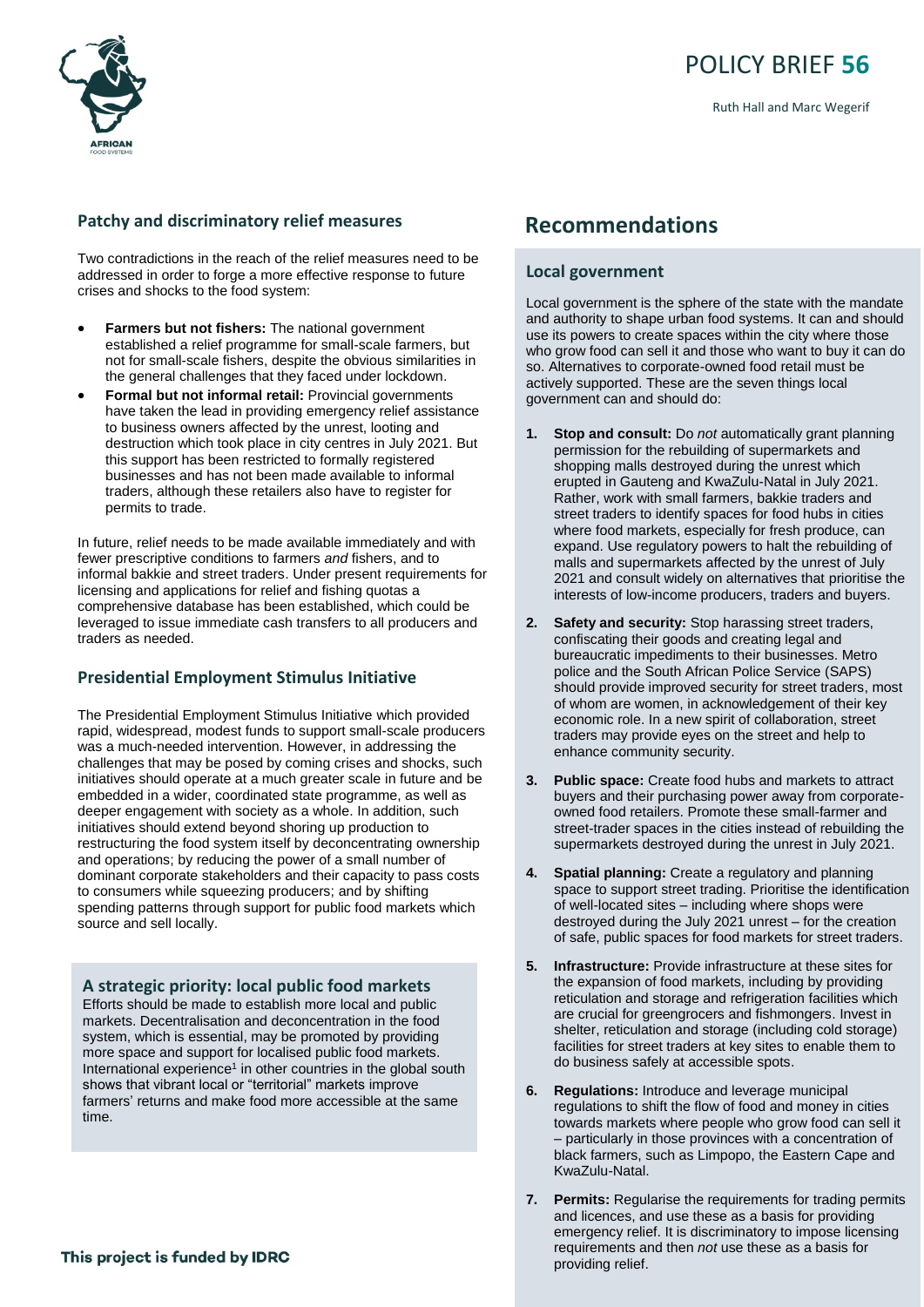

# POLICY BRIEF **56**

Ruth Hall and Marc Wegerif

### **Recommendations**

#### **National government**

#### **The Minister of Police and the National Police**

**Commissioner** should instruct Metro police and other law enforcement authorities to stop interfering with the operations of street traders and halt the confiscation of their produce.

**The Department of Basic Education** should decentralise procurement for the National School Nutrition Programme in places where this is presently centralised. This programme has been a crucial market for smallholder farmers. Where tenders have been awarded to suppliers from outside rural communities, the interests of local smallholders must be protected and the suppliers must seek to procure the food for the relevant programme from them first before approaching anyone else. During the bidding process, suppliers must outline how they will ensure inclusion of local smallholder farmers.

#### **The Department of Trade, Industry and Competition** could:

extend price controls on key food items, building on the list it published in March 2020; monitor compliance of food retailers with these price controls; and enter into partnerships with universities or other research institutions to conduct random surveys and spot-checks on food pricing at formal and informal food outlets.

use its leverage to implement trade policy reforms to protect national food markets from international trade, through selective restrictions on imports and the possible imposition of export tariffs on key foods. A more inclusive, sustainable and equitable farming sector in the country cannot be established if farmers are subjected to the current unfair and asymmetric terms of international competition. This is also important from a food security point of view.

#### **The Department of Agriculture, Land Reform and Rural Development** should:

- Promote and support **agroecology**, primarily through supporting farmer-to-farmer exchange and learning which builds on good practices and local knowledge;
- Expand **farmer support** beyond farm inputs, and pay more attention to issues of market access, transport and road infrastructure, especially for farmers who live and work far from markets; and
- Prioritise **access to land** for the many black farmers who are producing – many of whom are renting land or have precarious rights – including by making available municipal commonage land and targeting well-located land close to towns and cities for land acquisition and redistribution, including through expropriation.

#### **Other state initiatives**

**Economic cluster ministries** should strategise on the creation of food reserves with the purpose of stabilising prices. To this end, grain and other public food stores should be re-established. It is astonishing that in recent times – and even during the Covid crisis – the national government chose *not* to use such mechanisms to benefit citizens and defend their right to food.

**Provincial government** should fix its public procurement systems with leadership from the offices of the premiers, liaising where needed with national and local government. The state as a buyer of food can shape food systems for the better. Procurement of food for state institutions such as schools, prisons, hospitals, and other residential facilities can be leveraged more effectively to support small-scale farmers, fishers and traders, creating more jobs and transforming the present highly unequal food system. Public procurement should be driven by measurable commitments to engage with small-scale producers and traders and help them to form cooperatives and other forms of aggregation which may facilitate cumulative scale in transactions.

# **A better model of crisis governance**

South Africa's food system presents a chronic crisis for producers, traders and consumers and is beset by ongoing shocks arising from speculative effects in pricing, exchange rate fluctuations and the mounting global climate crisis – all of which expose and shift risks and threaten to aggravate existing inequalities. Only by learning from experiences of crisis, such as under Covid-19, can equity and resilience be systematically built. We identify four components for improved crisis governance of the food system:

**Redefine what is essential:** Recognise spaza shops, bakkie traders and street traders as constituting 'essential services'. Abandon the anti-informality bias currently prevalent among municipal authorities, as well as the securitisation and militarisation of oversight of legitimate businesses.

**Build crisis-ready resilience:** Pave the way for food system resilience by providing safe, secure, sheltered spaces for food trading in high foot-traffic areas which are well serviced by public transport. Limit the supermarket and shopping mall imprint in these areas in favour of local traders.

**Immediate cash:** During future crises, prioritise cash transfers to women in the food sector rather than relying only on subsidised interest rates or business stimulus provisions which feature cumbersome application processes and inappropriate criteria. Most women in the food system cannot access such aid and delays in disbursements result in small-scale producers and traders 'eating' their capital before help arrives, too little and too late.

**Buyer of last resort:** The state needs to act as a 'buyer of last resort' in its responses to crises and shocks, even if this comes at a cost to itself, instead of reinforcing inequalities between smallscale and corporate actors through its relief efforts. The state can and must establish mechanisms to procure and aggregate produce and pay for it.